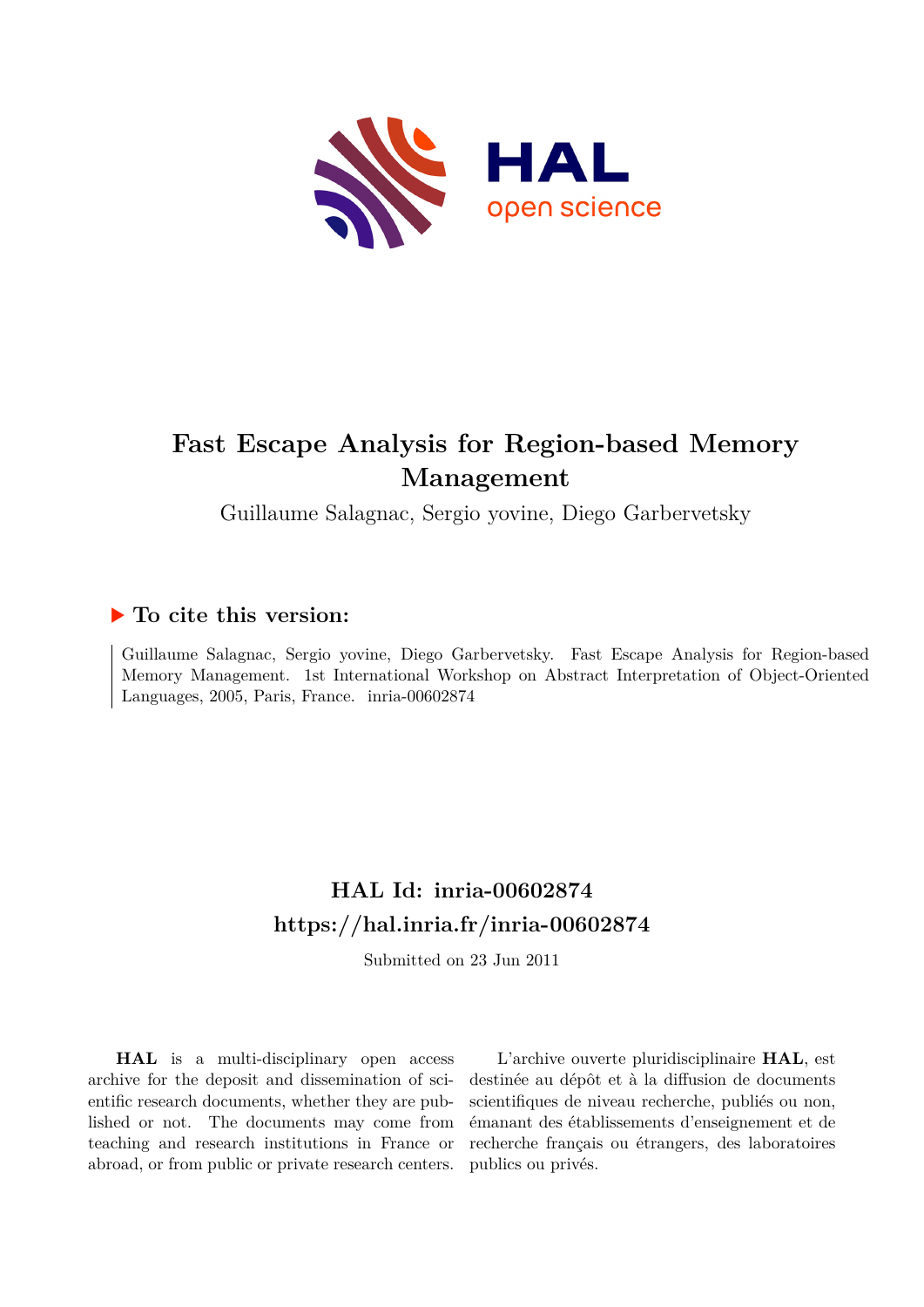# Fast Escape Analysis for Region-based Memory Management

G. Salagnac<sup>1,3</sup> S. Yovine<sup>1,3</sup> D. Garbervetsky<sup>2,4</sup>

#### Abstract

We present an algorithm for escape analysis inspired by, but more precise than, the one proposed by Gay and Steensgaard [11]. The primary purpose of our algorithm is to produce useful information to allocate memory using a region-based memory manager. The algorithm combines intraprocedural variable-based and interprocedural points-to analyses. This is a work in progress towards achieving an application-oriented trade-off between precision and scalability. We illustrate the algorithm on several typical programming patterns, and show experimental results of a first prototype on a few benchmarks.

Key words: Escape analysis. Dynamic memory management.

### 1 Introduction

Garbage collection (GC) [\[14\]](#page-11-0) is not used in real-time embedded systems. The reason is that temporal behavior of dynamic memory reclaiming is extremely difficult to predict. Several GC algorithms have been proposed for real-time embedded applications (e.g., [\[12,](#page-11-1)[17,](#page-11-2)[16,](#page-11-3)[13\]](#page-11-4)). However, these approaches are not portable (as they impose restrictive conditions on the underlying execution platform), do require additional memory, and/or do not really ensure predictable execution times.

An appealing solution to overcome the drawbacks of GC algorithms, is to allocate objects in regions (e.g., [\[18\]](#page-11-5)) which are associated with the lifetime of a computation unit (typically a thread or a method). Regions are freed when the corresponding unit finishes its execution. This approach is adopted, for

there are typographic errors in the AIOOL'05 version

<sup>&</sup>lt;sup>1</sup> VERIMAG, Centre Equation, 2 Ave. Vignate,  $38610$  Gières, France. E-mail: firstname.lastname@imag.fr.

<sup>2</sup> School of Computer Science, Universidad de Buenos Aires, Argentina. E-mail: diegog@dc.uba.ar.

<sup>3</sup> Partially supported by projects DYNAMO (Min. Research, France) and MADEJA (Rhône-Alpes, France).

 $4$  Partially supported by projects ANCyT grant PICT 11738 and IBM Eclipse Innovation Grants.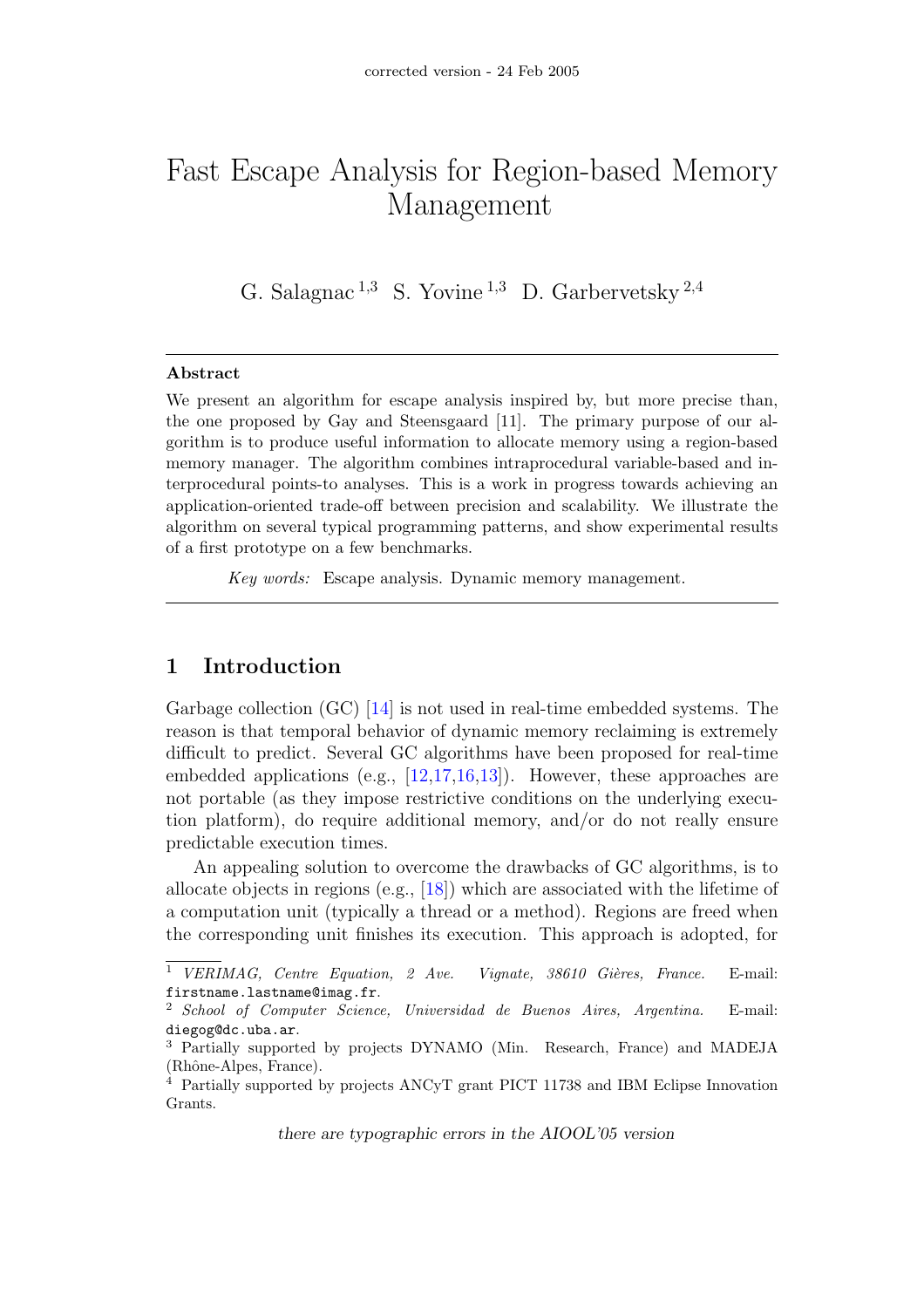instance, by the Real-Time Specification for Java (RTSJ) [\[2\]](#page-10-0), where regions can be associated to runnables, and by [\[10\]](#page-11-6), which implements a library and a compiler for C. These region-based approaches define APIs which can be used to explicitly and manually handle allocation and deallocation of objects within a program. However, care must be taken when objects are mapped to regions in order to avoid dangling references. Thus, programming using such APIs is error-prone, mostly because determining objects' lifetime is difficult.

An alternative to programming memory management directly using an API consists in automatically transforming a program so as (a) to replace (whenever possible) "new" statements by calls to the region-based memory allocator, and (b) to place appropriate calls (i.e., guaranteeing absence of dangling references) to the deallocator. Such an approach requires to analyze the program behavior to determine the lifetime of dynamically allocated objects. In [\[8\]](#page-11-7), analysis is based on profiling, while [\[9,](#page-11-8)[4\]](#page-10-1) rely on static (points-to and escape) analysis.

Escape analysis aims at conservatively determining if an object escapes from or is *captured by* a method. Intuitively, an object escapes a method when its lifetime is longer than the method's lifetime, so it can not be collected when the method finishes its execution. An object is captured by the method when it can be safely collected at the end of its execution.

Several approaches to escape analysis for Java have been proposed, most of which aim at allocating objects on the stack, and removing unnecessary synchronizations. [\[1\]](#page-10-2) works on the bytecode, which brings in an additionnal complexity due to the stack-based model. [\[5](#page-10-3)[,19\]](#page-11-9) use points-to analysis to determine if an object escapes a method through a path in the points-to graph. [\[11\]](#page-11-10) proposes a fast but very conservative escape analysis, based on solving a simple system of linear constraints obtained from a *Static Single* Assignment (SSA) form [\[7\]](#page-10-4) of the program.

For region-based allocation in Java, we are aware of two works. [\[9\]](#page-11-8) exploits method-call chains and escape analysis to dynamically map allocation sites to regions associated with methods. [\[4\]](#page-10-1) defines a points-to analysis to determine regions of objects with similar lifetimes (with instruction-level resolution, as opposed to method-level).

In this paper, we present an algorithm for escape analysis inspired by, but more precise than, the one proposed in [\[11\]](#page-11-10). The primary purpose of our algorithm is to produce useful information to allocate memory using a region-based memory manager. The algorithm combines intraprocedural variable-based and interprocedural points-to analyses. This is a work in progress towards achieving an application-oriented trade-off between precision and scalability. We illustrate the algorithm on several typical programming patterns, and show experimental results of a first prototype on a few benchmarks.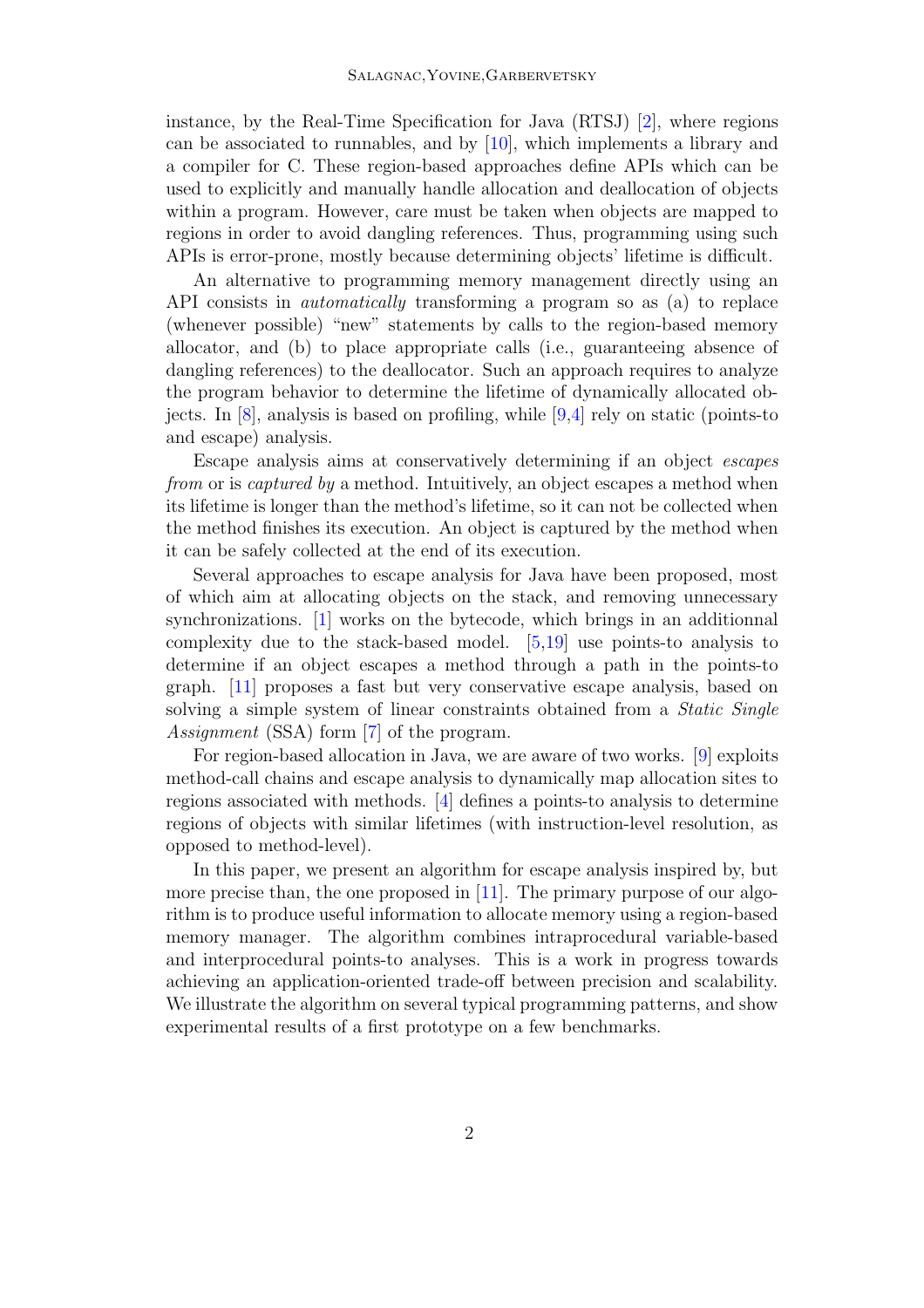### 2 The algorithm

In this section we describe our escape analysis algorithm in detail. We assume the program is in static single assignment form (SSA) [\[7\]](#page-10-4), that is, every variable is assigned only once in the program. The transformation of the program into SSA comes at a cost, but gives to a flow-insensitive analysis the power of a flow-sensitive one. Our algorithm is mainly based on local variables, instead of on a complex points-to graph, which would be much more expensive to build and to work with. The analysis is based on abstract interpretation [\[6\]](#page-10-5) and computes several properties for local variables and methods.

#### 2.1 Properties

#### $2.1.1$  escape

For each local variable v of a method,  $\epsilon$ scape(v) $\in$ *Escape*, where *Escape* is the lattice in figure  $1(a)$  $1(a)$ , says whether v may *escape* from its method, that is, if an object pointed to by v is referenced in a way such that its lifetime may exceed the method.

A variable v escapes because it is returned ( $\epsilon$ scape( $v$ )=RETURNED) or it is copied into a global variable ( $\epsilon$ scape( $v$ )=STATIC). When a variable is stored into an object field ( $\epsilon$ scape $(v)$ =FIELD), v may escape through a chain of references. Determining whether v escapes in this case, requires further analysis that will be explained later. The  $\top$  value stands for variables that escape by several ways, or when the analysis cannot compute a tighter information (e.g., when v is used as a parameter in a non-analyzed method). For ex-ample, in the program shown on figure [1\(](#page-3-0)b) escape(a)=STATIC, escape(b)= $\perp$ ,  $\mathsf{escape}(c)=\mathsf{RETURNED}, \, \mathsf{escape}(d)=\top.$ 

Notice that  $\mathsf{escape}(v) = \perp$  is not sufficient to say that the object pointed to by v is local to the method. It only means that the method does not create any new reference path from the outside of the method to the object, but the object may already be reachable from outside. This is the case for variable b in figure  $1(b)$  $1(b)$  which is an alias of the static variable s.

|                        | class Test01 {<br>static Object s,t;                   |
|------------------------|--------------------------------------------------------|
|                        | void $m(0)$ {<br>Object $a=m1()$ ;<br>s=a;             |
|                        | Object $b=m2()$ ;<br>ł                                 |
| FIELD RETURNED STATIC  | Object $m1()$ {<br>Object c=new Object();<br>return c; |
|                        | ł<br>Object $m2() \{$                                  |
|                        | Object d=new Object();<br>$s = d$ ;<br>return d;       |
| (a) The escape lattice |                                                        |
|                        | (b) the Test01 program                                 |

<span id="page-3-0"></span>Fig. 1. The Escape lattice and the Test01 program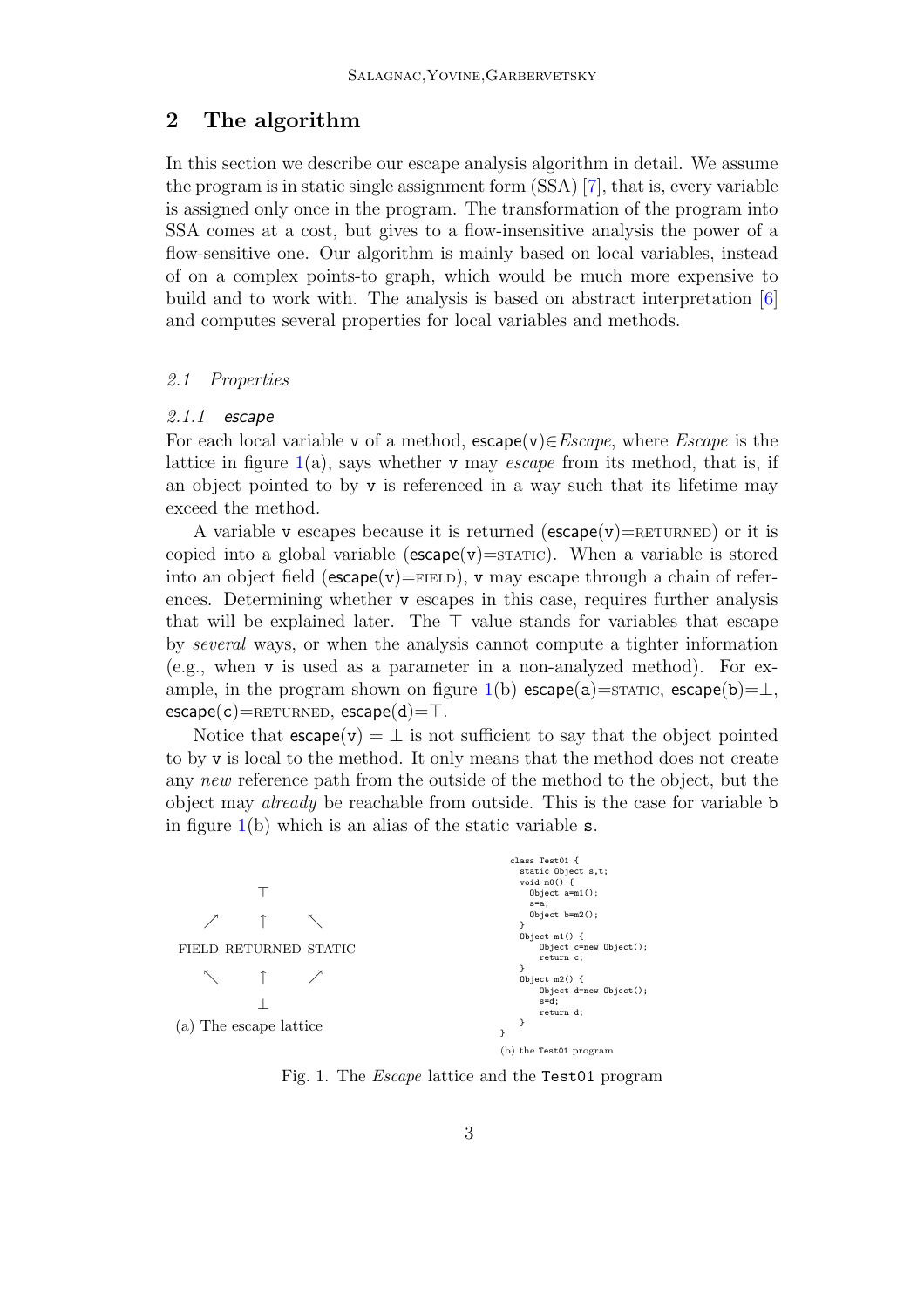#### 2.1.2 mfresh

Let MFresh be the lattice:  $\perp$  < RETURNED < T. For each method m, mfresh(m) ∈ MFresh describes how objects returned by m escape: mfresh(m)=⊥ when m does not return any object (it may be void, or return some primitive type value); methoron  $\equiv$  when returned values are already known to escape from m in a different way; method  $=\text{RETURNED}$  when m returns an object (or several objects) which does (do) not escape otherwise. If there is no other path leading to this object (see section [2.2.2\)](#page-7-0), the caller of m can capture it.

#### 2.1.3 sites

Let Sites be  $P(Allocation Sites \cup \{UNKNOWN\})$ , where AllocationSites is the set of all allocation sites in the program. For each local variable v, sites(v) $\in$ Sites contains all allocation sites that can create an object referenced by  $v$ . sites $(v)$ can always be computed at the unique (thanks to SSA) statement where v is defined. To be conservative, if we cannot determine all the sites that v can point to (e.g., because of a not analyzed method call), a "fake" allocation site UNKNOWN is added to sites(v). In the program of figure  $1(b)$  $1(b)$ , sites(a) = sites(c)  $= \{ \lceil \ln 1 : \text{c=new Object} \rceil, \text{ and sites}(b) = \text{sites}(d) = \{ \lceil \ln 2 : \text{d=new Object} \rceil \}.$ 

#### 2.1.4 msites

For each method  $m$ , msites( $m$ ) is an element of *Sites*, saying where objects returned by m come from. In the program of figure  $1(b)$  $1(b)$ , msites(m0) =  $\emptyset$ , msites(m1) = { $[m1:c=new \; Object]$ }, and msites(m2) = { $[m2:d=new \; Object]$ }. Notice that, if  $m$ fresh $(m)$  = RETURNED, then objects from msites $(m)$  are possibly captured by callers of m, but it is not certain. In some complex situations, there can still be a path of references leading to these objects. For example in the program shown on figure  $6(a)$  $6(a)$ , the **e** variable is not captured by m0.

#### 2.1.5 isdereferenced

isdereferenced(v) is true iff v, or one of its aliases, is *dereferenced* in  $m$ . That is, is v.f appears in the right-hand side of an assignment.

#### 2.1.6 usedasparameter

usedasparameter(v) is true iff v, or one of its aliases, is used as a concrete parameter in a method call.

#### 2.1.7 def

For each variable **v**,  $\text{def}(v)$  says how **v** was defined.

#### 2.1.8 fielduse

fielduse shows reference relations between local variables. For each v in m, fielduse(v) is the set of variables u in  $m$  such that v may be an alias of  $u \cdot f$  (for some field  $f$ ). fielduse is mainly useful when a variable v escapes by a FIELD: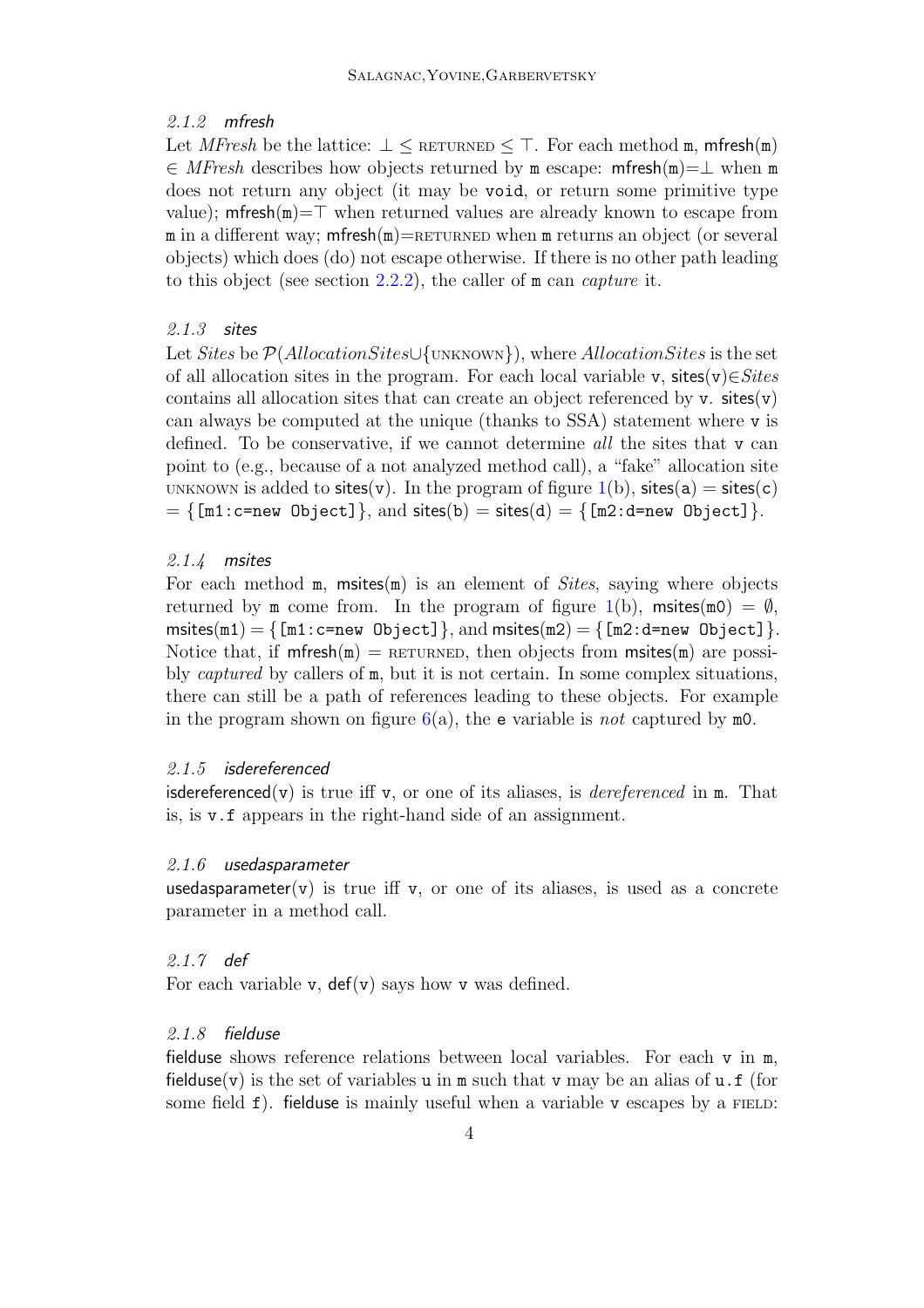for example, if  $\epsilon$ scape(v)=FIELD, but all variables of fielduse(v) are captured by m, then so is v.

#### 2.1.9 the mrefs graph

When objects are passed through several methods, knowledge about local variables is often not sufficient to determine objects' lifetimes, that's why a reference graph is needed. Our reference graph is very simple, in order to minimize the algorithmic cost of the analysis. mrefs is a subset of  $\text{Allocation} \text{Sites} \times$  $Fields \times Allocation Sites,$  where  $(\alpha, f, \beta) \in$  mrefs means: "an object created in  $\alpha$ , may point, with its f field, to an object created in  $\beta$ ".

#### 2.1.10 side

The main goal of our analysis is to determine in which regions to allocate objects. Each method m has an associated region, containing objects which do not escape **m**. To determine the region, we compute for each variable v of **m**, where objects pointed to by  $v$  live, namely,  $side(v)$ :

- side(v)=INSIDE, when objects pointed to by v are *captured* by  $m$ . If they are created by m, they can be allocated in m's region. If they are created by callees, m can ask for them to be allocated in its region, as is described in  $|9|$ ;
- side(v)=outside, when objects pointed to by v live *longer* than m. If they are created by m, they must be allocated outside its stack frame. But such an object may be captured by a caller n of m, in this case m can allocate the object in n's region.

An example is presented on figure  $6(a)$  $6(a)$ : the RefObject allocated by m2 is captured by  $m1$ . Our analysis detects this situation by computing  $side(a) =$ outsine and  $side(c)=$ INSIDE.

#### 2.2 The rules

The algorithm works in two phases. First, it determines for each variable the values of escape, sites, isdereferenced, usedasparameter, fielduse, def, it builds the mrefsgraph and computes msites and mfresh values. To compute these values, the algorithm solves the least fixpoint in Figures [2](#page-6-0) and [3.](#page-6-1)

In a second phase, the algorithm uses these values to compute, for each variable, its side value, as presented on figure [4.](#page-7-1) It is the combination of side and sites that will enable us to instrument the bytecode in order to use a region memory allocator for captured sites.

#### 2.2.1 First phase

Most of these rules are simple. They are only intraprocedural information propagation. The only complicated rule is the one on figure [3,](#page-6-1) which handles method calls. This is not trivial, because we do not want to perform a full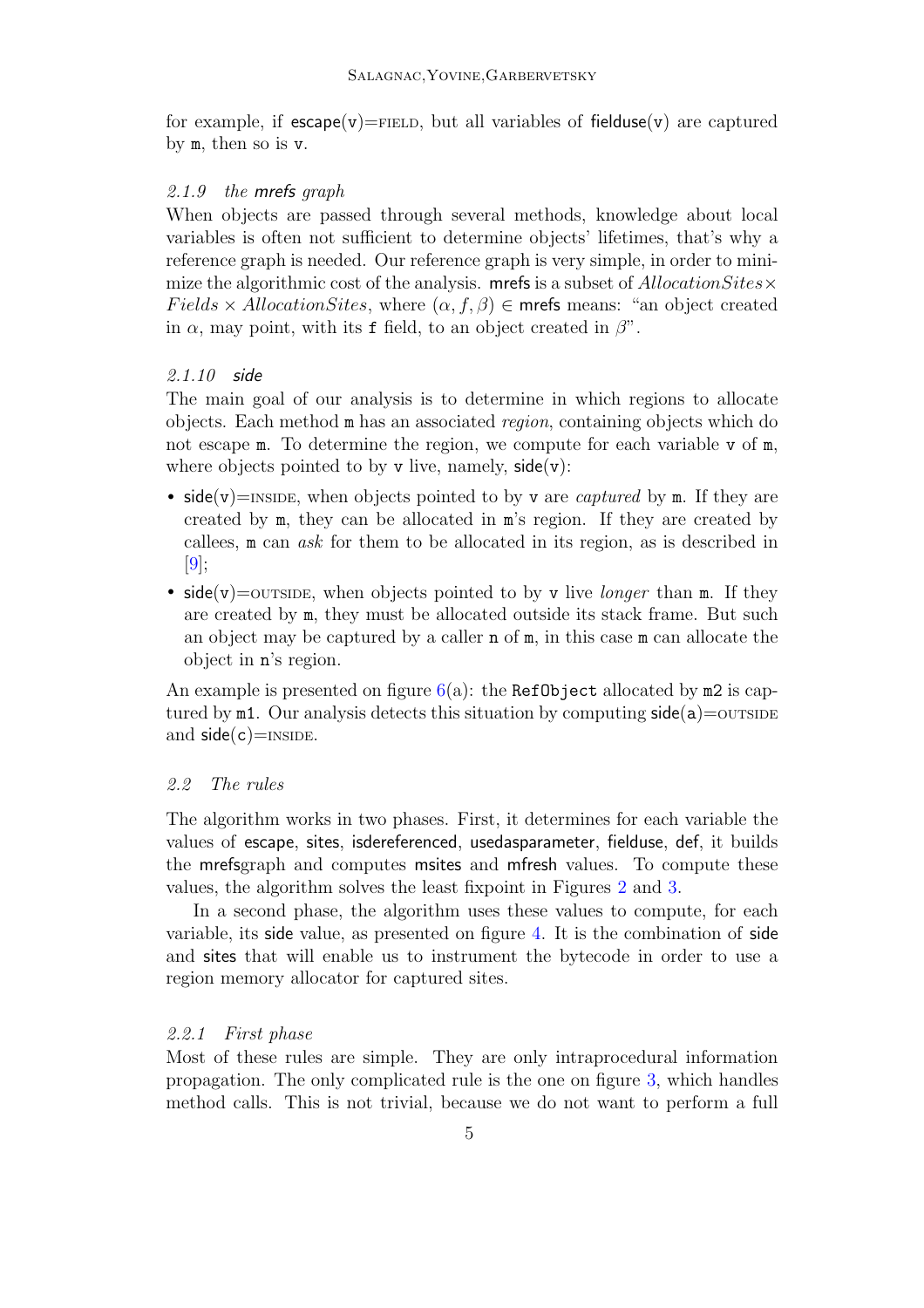$\alpha$ : v := new  $\alpha \in \textsf{sites}(v)$  $v:= \varphi(v_1 \dots v_n)$  $def(v) = PHI$  $\forall i=1..n$ sites(v)  $\supseteq$  sites(v<sub>i</sub>)  $\mathsf{escape}(v) \sqsupseteq \mathsf{escape}(v_i)$  $\mathsf{escape}(v_i) \sqsupseteq \mathsf{escape}(v)$ isdereferenced(v)  $\geq$  isdereferenced(v<sub>i</sub>) isdereferenced( $v_i$ )  $\geq$  isdereferenced(v) usedasparameter(v)  $\geq$  usedasparameter(v<sub>i</sub>) usedasparameter( $v_i$ )  $\geq$  usedasparameter(v) fielduse(v)  $\supseteq$  fielduse(v<sub>i</sub>) fielduse( $v_i$ )  $\supseteq$  fielduse( $v$ )  $v := v_1$  $\det(v) = \text{COPY}$ other properties: similar to  $\varphi$ -expression  $v_1 \cdot f$  := v  $\mathsf{escape}(v) \sqsupset \mathsf{FIELD}$ fielduse(v)  $\ni$  v<sub>1</sub> mrefs  $\supseteq$   $\{s_1 \stackrel{\bf f}{\longrightarrow} s_2,$  $s_1 \in \text{sites}(v_1), s_2 \in \text{sites}(v_2)$  $s := v$  $\mathsf{escape}(v) \sqsupseteq \mathrm{STATIC}$ mrefs  $\supseteq$  {UNKNOWN  $\longrightarrow$  s, s  $\in$  sites( $v_i$ )}  $v := s$  $\det(v) = \text{STATE}$  $sites(v) \ni UNKNOWN$  $v := p$  $def(v) = PARAM$  $sites(v) \ni UNKNOWN$ other properties: similar to  $\varphi$ -expression v := constant  $def(v) = \text{constraint}$  $sites(v) \ni UNKNOWN$  $v := v_1 \cdot f$  $\det(v) =$  FIELD isdereferenced( $v_1$ )  $\geq true$  $\textsf{sites(v)} \supseteq \{\mathtt{s} \, | \exists \, \mathtt{s}' \in \textsf{sites(v}_1), \, \mathtt{s}' \stackrel{\mathtt{f}}{\longrightarrow} \mathtt{s} \, \}$ If UNKNOWN  $\in$  sites( $v_1$ )  $sites(v) \ni UNKNOWN$  $return<sub>m</sub>$  v  $\mathsf{escape}(v)\sqsupseteq \mathrm{RETURNED}$  $m$ fresh $(m) \supseteq cscape(v)$ msites $(m)$   $\supset$  sites $(v)$ 

<span id="page-6-0"></span>

```
v := v_0.m(v_1 \ldots v_n)∀ m that may be invoked here
If istobeprocessed(m)
  sites(v) \supseteq msites(m)
  If mfresh(m) \neq RETURNED
         \mathsf{escape}(v) \sqsupseteq \mathsf{mfresh}(m)\forall i = 0..nusedasparameter(v_i) \geq trueLet \mathbf{p}_i the i-th formal parameter of m
   isdereferenced(\mathtt{v}_i) \geq \mathsf{is}dereferenced(\mathtt{p}_i)If \neg \textsf{escape}(\textsf{p}_i) \in \{\texttt{RETURNED},\bot\}\mathsf{escape}(v_i) \sqsupseteq \topmrefs \supseteq {UNKNOWN \longrightarrow s, s \in sites(v_i)}
   If isdereferenced(\mathbf{p}_i) = truemrefs \supseteq \{ \text{UNKNOWLEDN} \longrightarrow s \mid \exists s' \in \text{sites}(v_i), s' \longrightarrow s) \}else
  sites(v) \ni UNKNOWN\forall i = 0..nusedasparameter(v_i) \geq trueisdereferenced(v_i) \geq trueescape(v_i) \sqsupseteq \topmrefs \supseteq {\text{UNKNOWN}} \longrightarrow s, s \in \text{sites}(v_i)
```
<span id="page-6-1"></span>Fig. 3. Escape analysis rules (cont)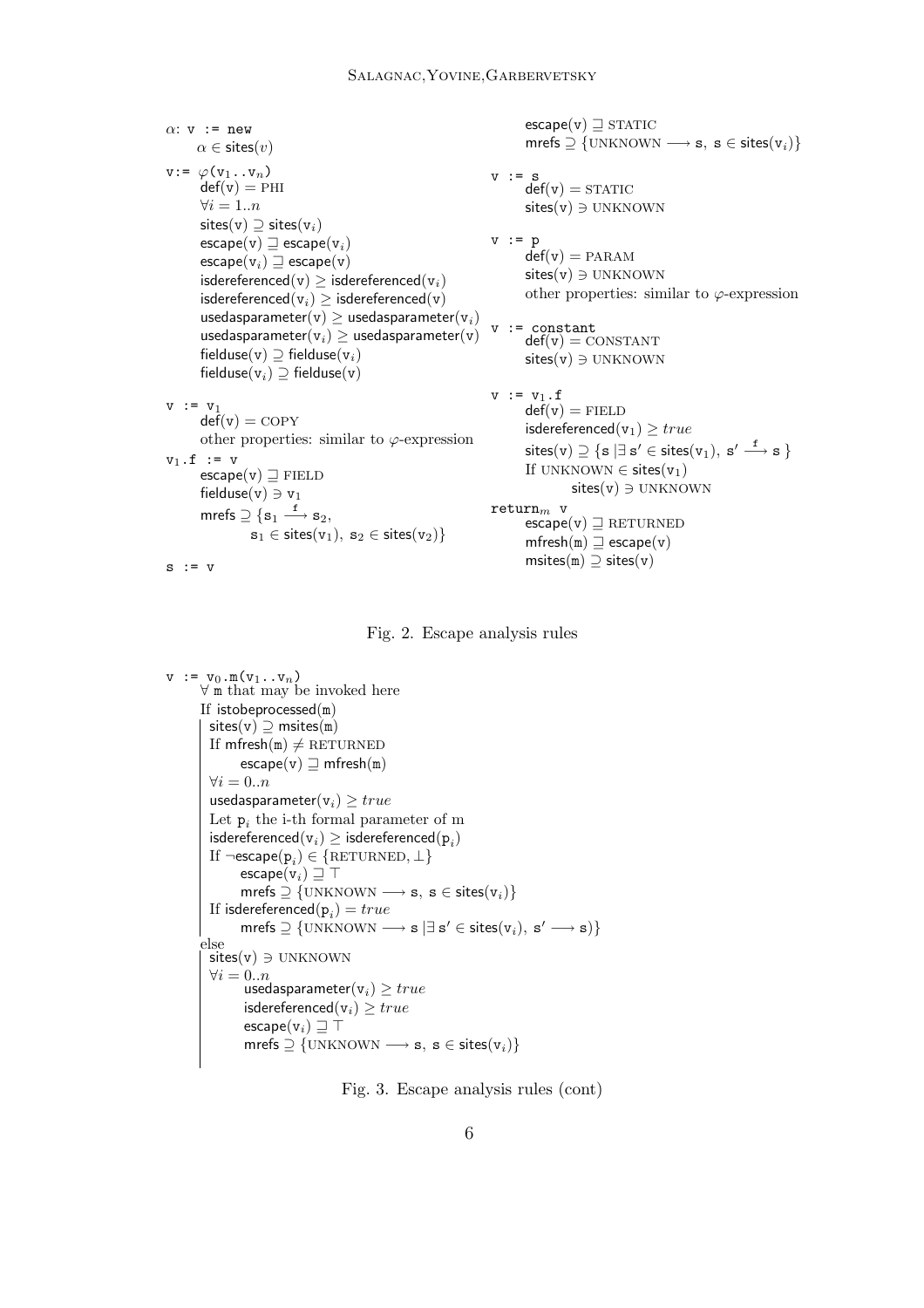points-to analysis, neither to be too conservative about method calls.

Our analysis is designed to process arbitrary portions of an application. That is why we have an istobeprocessed predicate, that tells if a method must be analyzed or not. If not, for example because the method is native, or unavailable, we must be conservative about it.

For a not analyzed method, we assume that all parameters escape, and are referenced by the UNKNOWN site.

On the other hand, if the method is analyzed, then we can be more precise. Obviously, we have sites(v)  $\supseteq$  msites(m), that is, v will point to any object returned by m. If these objects have escaped ( $m$ fresh $(m) \neq R$ ETURNED), then the return value is not capturable either. ( $\mathsf{escape}(v) \sqsupseteq \mathsf{mfresh}(m)$ )

To process the parameters of  $m$ , we match the formal parameters  $(p_i)$  with the concrete ones  $(v_i)$ : if  $p_i$  escapes from m,  $v_i$  is considered as escaping from the current method, and we put an edge from UNKNOWN to all sites pointed to by  $v_i$ . If  $p_i$  does not escape but isdereferenced in m, then we cannot be precise about those references without performing a points-to analysis. In this case, we conservatively consider that all children of  $v_i$  escape.

#### <span id="page-7-0"></span>2.2.2 Second phase

| def(v)             |                   |                   |                        |                   |                   |                |  |  |  |
|--------------------|-------------------|-------------------|------------------------|-------------------|-------------------|----------------|--|--|--|
| $\text{escape}(v)$ | <b>NEW</b>        | <b>RETVAL</b>     | PARAM<br><b>STATIC</b> | COPY<br>PHI       | <b>FIELD</b>      | CONSTANT       |  |  |  |
|                    | $\left( 3\right)$ | $\left( 3\right)$ | <b>OUTSIDE</b>         | $\left( 1\right)$ | $\left( 2\right)$ | <b>OUTSIDE</b> |  |  |  |
| <b>FIELD</b>       | (2)               | $\left( 2\right)$ | <b>OUTSIDE</b>         | $\left( 1\right)$ | $\left( 2\right)$ | <b>OUTSIDE</b> |  |  |  |
| <b>RETURNED</b>    | <b>OUTSIDE</b>    | <b>OUTSIDE</b>    | <b>OUTSIDE</b>         | <b>OUTSIDE</b>    | <b>OUTSIDE</b>    | <b>OUTSIDE</b> |  |  |  |
| <b>STATIC</b>      | <b>OUTSIDE</b>    | <b>OUTSIDE</b>    | <b>OUTSIDE</b>         | <b>OUTSIDE</b>    | <b>OUTSIDE</b>    | <b>OUTSIDE</b> |  |  |  |
|                    | <b>OUTSIDE</b>    | <b>OUTSIDE</b>    | <b>OUTSIDE</b>         | <b>OUTSIDE</b>    | <b>OUTSIDE</b>    | <b>OUTSIDE</b> |  |  |  |

(1)  $v: = \varphi(v_1 \dots v_n)$  or  $v := v_1$  $\forall i$  side $(\mathtt{v}_i) \sqsupseteq \mathsf{side}(\mathtt{v})$  $\mathsf{side}(v) \sqsupseteq \mathsf{side}(v_i)$ (3) If  $\exists s \in \text{sites}(v) \text{ s.t. } \text{UNKNOWLEDN} \sim s$  $side(v) =$  OUTSIDE else  $side(v) = INSIDE$ (2) If  $\exists u \in \text{fields}(v) \text{ s.t. } \text{side}(u) = \text{OUTSIDE}$ or s.t.isdereferenced(u) ∧ usedasparameter(u)  $side(v) =$  OUTSIDE else (3)

<span id="page-7-1"></span>Fig. 4. Computation of  $side(v)$ 

Once the fixed point is reached, the algorithm computes  $side(v)$  for each variable using rules shown in figure [4.](#page-7-1) This is not a one-pass computation, but a second least fixpoint, because of the (1) and (2) rules:

- The (1) rule says that, if a variable may alias another, then those two variables cannot have different side values.
- Similarly, the (2) rules says that if a variable v is referenced by another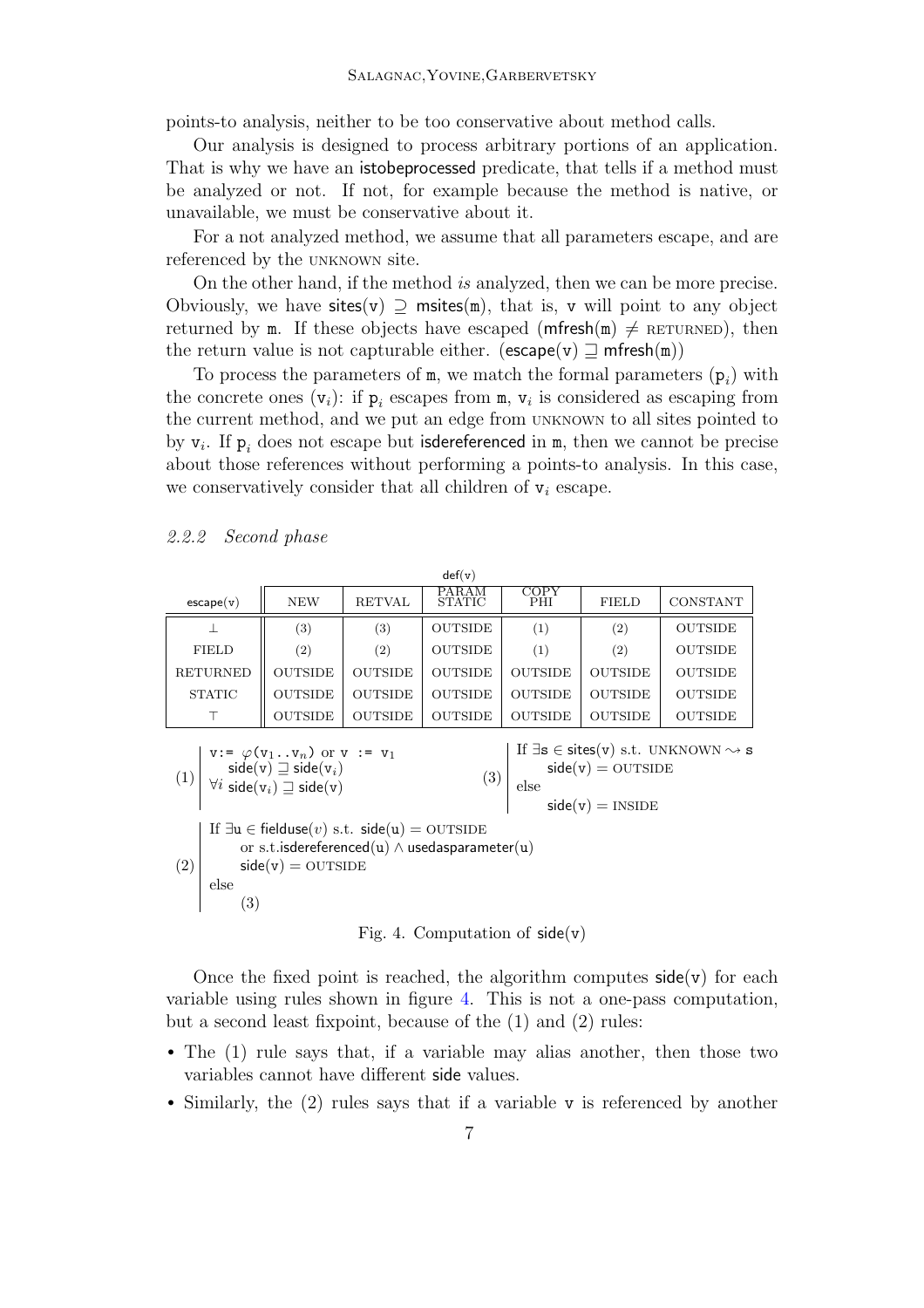variable's field (e.g. by a  $u.f=v$ ), v cannot be captured unless  $u$  is.

#### 2.2.3 Examples

Ė

Let us consider the example presented in fig.  $5(a)$ . First,  $m0$  builds a small chained structure, then it calls  $m1$  which makes the last element ( $t3$ ) escape. As shown on fig[.5\(](#page-8-0)b), the analysis of  $m<sub>0</sub>$  understands the behavior of  $m<sub>0</sub>$ , but as we can only match  $x$  with  $t1$ , and not a with  $t2$ , we cannot keep track of m1. Nevertheless, to stay conservative, we put an edge from UNKNOWN to the site of t2 because x is dereferenced in m1. Notice that, t2 and t3 are usedasparameter, because they are the this parameter of their constructor. That is why the only captured site is  $[m0:t1 = new Ref0bject]$ .

| }                                                                                                                                                                                                                                                                                                                                                                                                              | class RefObject {<br>Object f; |              |               |           |                  |                                   |                |  |
|----------------------------------------------------------------------------------------------------------------------------------------------------------------------------------------------------------------------------------------------------------------------------------------------------------------------------------------------------------------------------------------------------------------|--------------------------------|--------------|---------------|-----------|------------------|-----------------------------------|----------------|--|
| class Test25 f<br>void $m(0)$ {<br>RefObject t1=new RefObject();<br>RefObject t2=new RefObject();<br><b>UNKNOWN</b><br>Object t3=new Object();<br>$t1.f=t2;$<br>f<br>$t3$ =new<br>$t2$ =new<br>$t2.f=t3;$<br>m1(t1);<br>ł<br>f<br>static Object s;<br>$t1$ =new<br>void m1(RefObject x)<br>€<br>(b) mrefs graph<br>RefObject a=(RefObject)x.f;<br>Object b=a.f;<br>$s=b$ ;<br>}<br>}<br>(a) The Test25 program |                                |              |               |           |                  |                                   |                |  |
|                                                                                                                                                                                                                                                                                                                                                                                                                | escape<br>mfresh               | def          | $_{\rm{IsD}}$ | uP        | fielduse         | sites<br>msites                   | side           |  |
| m <sub>0</sub>                                                                                                                                                                                                                                                                                                                                                                                                 | $\perp$                        |              |               |           |                  | Ø                                 |                |  |
| t1                                                                                                                                                                                                                                                                                                                                                                                                             | $\mathbf{1}$                   | <b>NEW</b>   | true          | true      | П                | $[m0:t1]$ = new RefObject         | <b>INSIDE</b>  |  |
| t2                                                                                                                                                                                                                                                                                                                                                                                                             | <b>FIELD</b>                   | <b>NEW</b>   | false         | true      | [t1]             | $[m0:t2] = new \text{RefObject}$  | <b>OUTSIDE</b> |  |
| t3                                                                                                                                                                                                                                                                                                                                                                                                             | <b>FIELD</b>                   | <b>NEW</b>   | false         | true      | [t2]             | $[m0:t3]$ = new java.lang. Object | <b>OUTSIDE</b> |  |
| m1                                                                                                                                                                                                                                                                                                                                                                                                             | ⊥                              |              |               |           |                  | Ø                                 |                |  |
| X                                                                                                                                                                                                                                                                                                                                                                                                              | $\mathbf{1}$                   | <b>PARAM</b> | true          | false     | Л                | [UNKNOWN]                         | <b>OUTSIDE</b> |  |
| a                                                                                                                                                                                                                                                                                                                                                                                                              | $\mathbf{I}$                   | <b>FIELD</b> | true          | false     | I                | [UNKNOWN]                         | <b>OUTSIDE</b> |  |
| b                                                                                                                                                                                                                                                                                                                                                                                                              | <b>STATIC</b>                  | <b>FIELD</b> | false         | false     | ſ                | [UNKNOWN]                         | <b>OUTSIDE</b> |  |
|                                                                                                                                                                                                                                                                                                                                                                                                                |                                |              |               | $\rm (c)$ | analysis results |                                   |                |  |

<span id="page-8-0"></span>Fig. 5. The Test25 program

The second example, shown in figure  $6(a)$  $6(a)$ , illustrates the msites property. The m2 method allocates two objects and makes one (a) point to the other (b), which escapes. Then it returns a, which is captured by  $m1$  (side(c)=INSIDE). m1 dereferences c to get the Object and returns it, but m0 cannot capture it because of the edge from UNKNOWN to  $[m2:b = new Object]$ .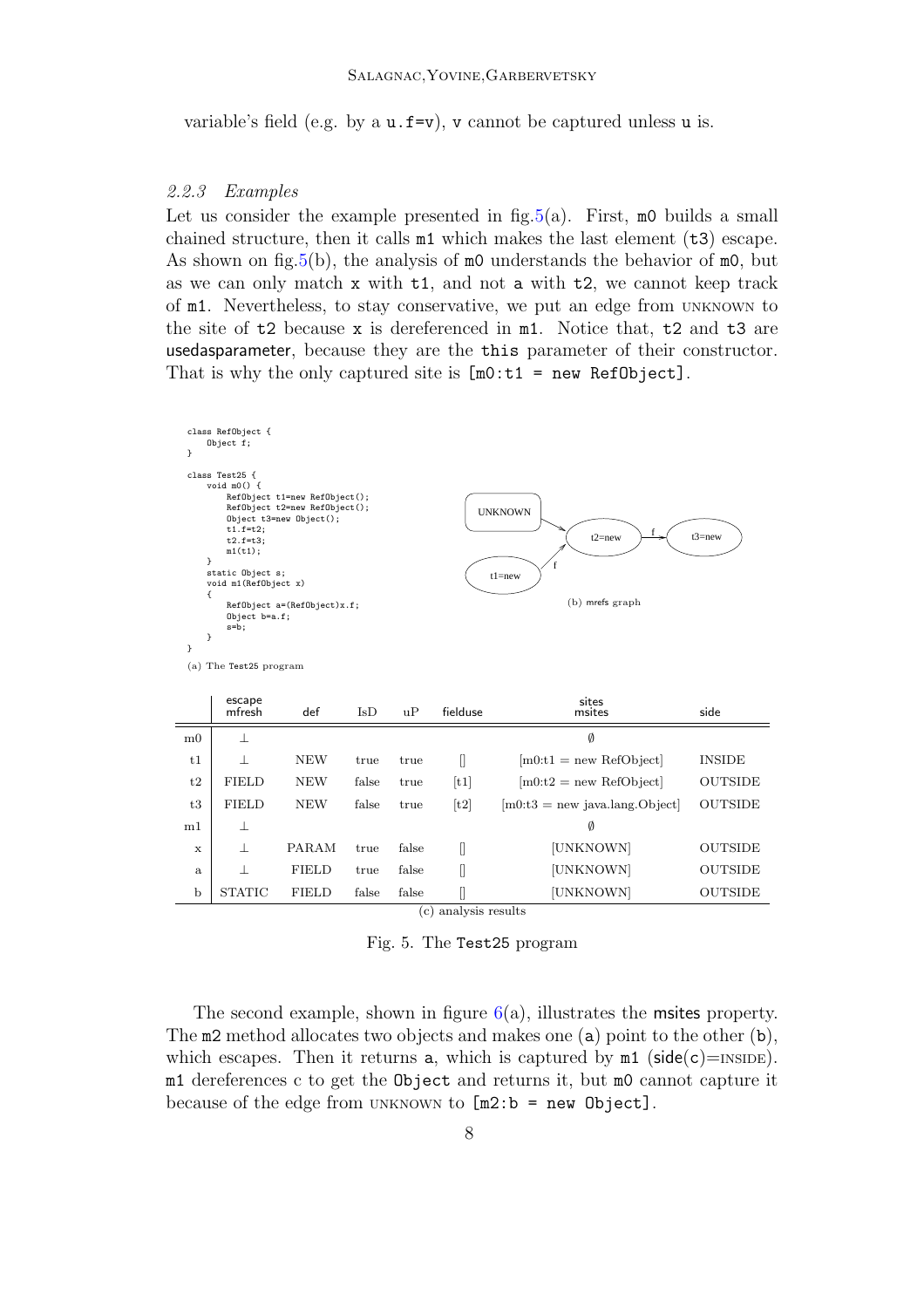| class Test30 {<br>void $m(0)$ { |
|---------------------------------|
| Object $e=m1()$ ;               |
| ł                               |
| Object $m1()$ {                 |
| $RefObject$ $c=m2()$ ;          |
| Object $d=c.f$ ;                |
| return d;                       |
| ł                               |
| static Object s;                |
| RefObject m2() f                |
| RefObject a=new RefObject();    |
| $Object$ b=new $Object()$ ;     |
| $s=b$ :                         |
| $a.f=b;$                        |
| return a;                       |
| ł                               |
|                                 |



(a) the Test30 program

|                                    | escape<br>mfresh | def           | $\overline{I}$ sD | $_{\rm H}$ P | fielduse | sites<br>msites          | side           |  |
|------------------------------------|------------------|---------------|-------------------|--------------|----------|--------------------------|----------------|--|
| m <sub>0</sub>                     |                  |               |                   |              |          | Ø                        |                |  |
| e                                  |                  | <b>RETVAL</b> | false             | false        | Ø        | $[m2:b = new Object]$    | <b>OUTSIDE</b> |  |
| m1                                 | <b>RETURNED</b>  |               |                   |              |          | $[m2:b = new Object]$    |                |  |
| $\mathbf{c}$                       |                  | <b>RETVAL</b> | true              | false        | Ø        | $[m2:a = new Ref0bject]$ | <b>INSIDE</b>  |  |
| d                                  | <b>RETURNED</b>  | <b>FIELD</b>  | false             | false        | Ø        | $[m2:b = new Object]$    | <b>OUTSIDE</b> |  |
| m2                                 | <b>RETURNED</b>  |               |                   |              |          | $[m2:a = new Ref0bject]$ |                |  |
| a                                  | <b>RETURNED</b>  | <b>NEW</b>    | false             | true         | Ø        | $[m2:a = new Ref0bject]$ | <b>OUTSIDE</b> |  |
| $\mathbf b$                        |                  | <b>NEW</b>    | false             | true         | [a]      | $[m2:b = new Object]$    | <b>OUTSIDE</b> |  |
| analysis results<br>$\mathbf{c}$ ) |                  |               |                   |              |          |                          |                |  |

<span id="page-9-0"></span>Fig. 6. the Test30 program

| Program   | Lines | Allocation | Analysis time |        |        | <b>INSIDE</b>  |                | G&S's analysis             |
|-----------|-------|------------|---------------|--------|--------|----------------|----------------|----------------------------|
|           |       | sites      | escape        | side   | total  | variables      | sites          | <i>stackable</i> variables |
| bh        | 1128  | 41         | 9.430         | 23.51  | 32.481 | 34             | 21             | 23                         |
| bisort    | 340   | 10         | 7.876         | 11.509 | 19.385 | 7              | 7              | 7                          |
| em3d      | 462   | 26         | 8.551         | 15.706 | 24.257 | 13             | 11             | 11                         |
| health    | 562   | 28         | 8.454         | 19.414 | 27.868 | 18             | 13             | 10                         |
| mst       | 473   | 16         | 8.106         | 14.260 | 22.366 | 8              | 8              | 7                          |
| perimeter | 745   | 13         | 11.357        | 23.944 | 35.301 | $\overline{7}$ | $\overline{7}$ | 7                          |
| power     | 765   | 21         | 3.628         | 1.159  | 4.787  | 9              | 9              | 5                          |
| treeadd   | 195   | 11         | 10.876        | 27.539 | 38.415 | 6              | 6              | 6                          |
| tsp       | 545   | 12         | 11.19         | 30.201 | 41.220 | 7              | 7              | 7                          |
| voronoi   | 1000  | 35         | 12.778        | 66.566 | 79.344 | 34             | 20             | 31                         |



<span id="page-9-1"></span>Analysis results

## 3 Empirical results

We have implemented a prototype version of this algorithm using the Soot framework [\[15\]](#page-11-11) v.2.2.1. Table [1](#page-9-1) presents the results of our algorithm on the Jolden benchmarks [\[3\]](#page-10-6). The first two column are the size of the program in lines, and the number of allocation sites. The next three columns present the time spent by our escape analysis, in seconds, not including Soot's phases: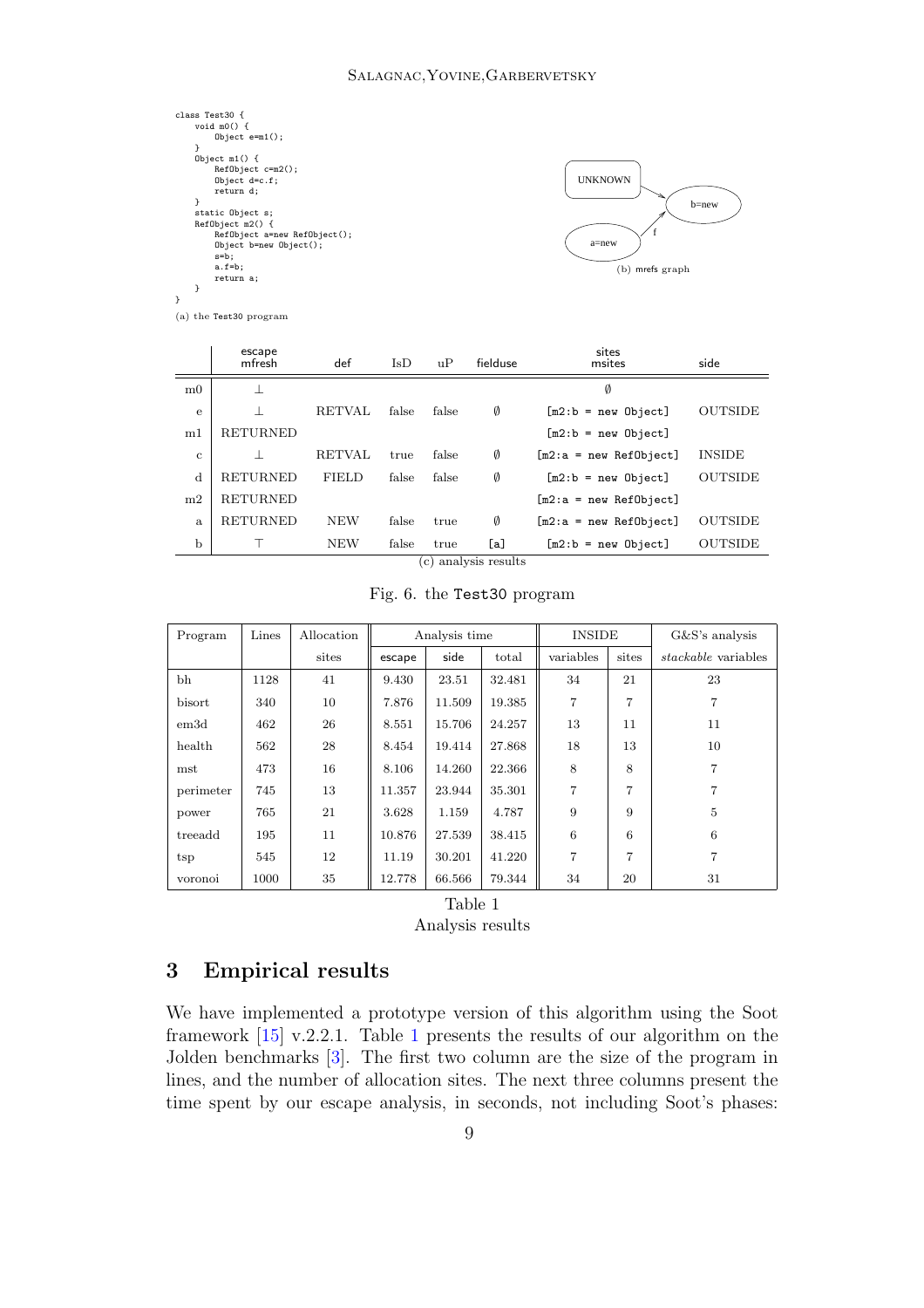class loading, transformation from bytecode to Jimple (Soot's three-address stackless code), and transformation into SSA form.

The last three columns give the number of INSIDE variables and allocation sites, as computed by our algorithm, and the number of stackable variables, as computed by our implementation of G&S's analysis [\[11\]](#page-11-10). Our analysis is more precise than [\[11\]](#page-11-10) as it subsumes all its rules. That is, all stackable variables in the sense of [\[11\]](#page-11-10) are INSIDE variables, but the converse is not true. In our experiments, we did not use any inlining of analyzed code. It is interesting to remark that without inlining, [\[11\]](#page-11-10) does not find any stackable variable in the programs of figures [5](#page-8-0) and [6.](#page-9-0) As noted in [\[11\]](#page-11-10), both analyses will benefit from method inlining.

We did not have enough time to use the computed information to actually instrument the benchmarks as described in [\[9\]](#page-11-8). We count on doing this soon. Anyway, a preliminary implementation on another test program revealed a gain of 20% of total utilized memory, when using GC together with regionbased manager, w.r.t. GC only, even if the actual region-allocated memory is about 5%.

Besides, only a subgraph of the whole call graph has been analyzed for each test case. The subgraph contains all application methods and a subset of library methods transitively invoked by the program. This explains why there are only a few allocation sites. Nevertheless, these results are interesting, because an important fraction of analyzed allocation sites are indeed computed to be captured. Our algorithm is parameterized by the set of classes to be analyzed. This allows the user to fine-tune the analysis trading precision against performance according to specific application behaviors.

#### Ackgnoledgements

We thank Chaker Nakhli and the anonymous referees for their helpful remarks.

### <span id="page-10-2"></span>References

- [1] B. Blanchet. Escape Analysis for Java(TM). Theory and Practice. ACM TOPLAS, 25(6):713-775, 2003.
- <span id="page-10-0"></span>[2] G. Bollella and J. Gosling. The Real-Time Specification for Java. Addison-Wesley Longman Publishing Co., Inc., 2000.
- <span id="page-10-6"></span>[3] B. Cahoon and K. S. McKinley. Data flow analysis for software prefetching linked data structures in java controller. In PACT'01, p. 280–291, Sep. 2001.
- <span id="page-10-1"></span>[4] S. Cherem and R. Rugina. Region analysis and transformation for Java programs. In ISMM'04, ACM SIGPLAN Notices, Oct. 2004. ACM Press.
- <span id="page-10-3"></span>[5] J.-D. Choi, M. Gupta, M. Serrano, V. C. Sreedhar, and S. Midkiff. Stack Allocation and Synchronization Optimizations for Java Using Escape Analysis. ACM TOPLAS, 25(6):876-910, 2003.
- <span id="page-10-5"></span>[6] P. Cousot and R. Cousot. Abstract interpretation and application to logic programs. Journal of Logic Programming, 13(2–3):103–179, 1992.
- <span id="page-10-4"></span>[7] R. Cytron, J. Ferrante, B. K. Rosen, M. N. Wegman, and F. K. Zadeck. Efficiently computing static single assignment form and the control dependence graph. ACM TOPLAS, 13(4):451–490, 1991.